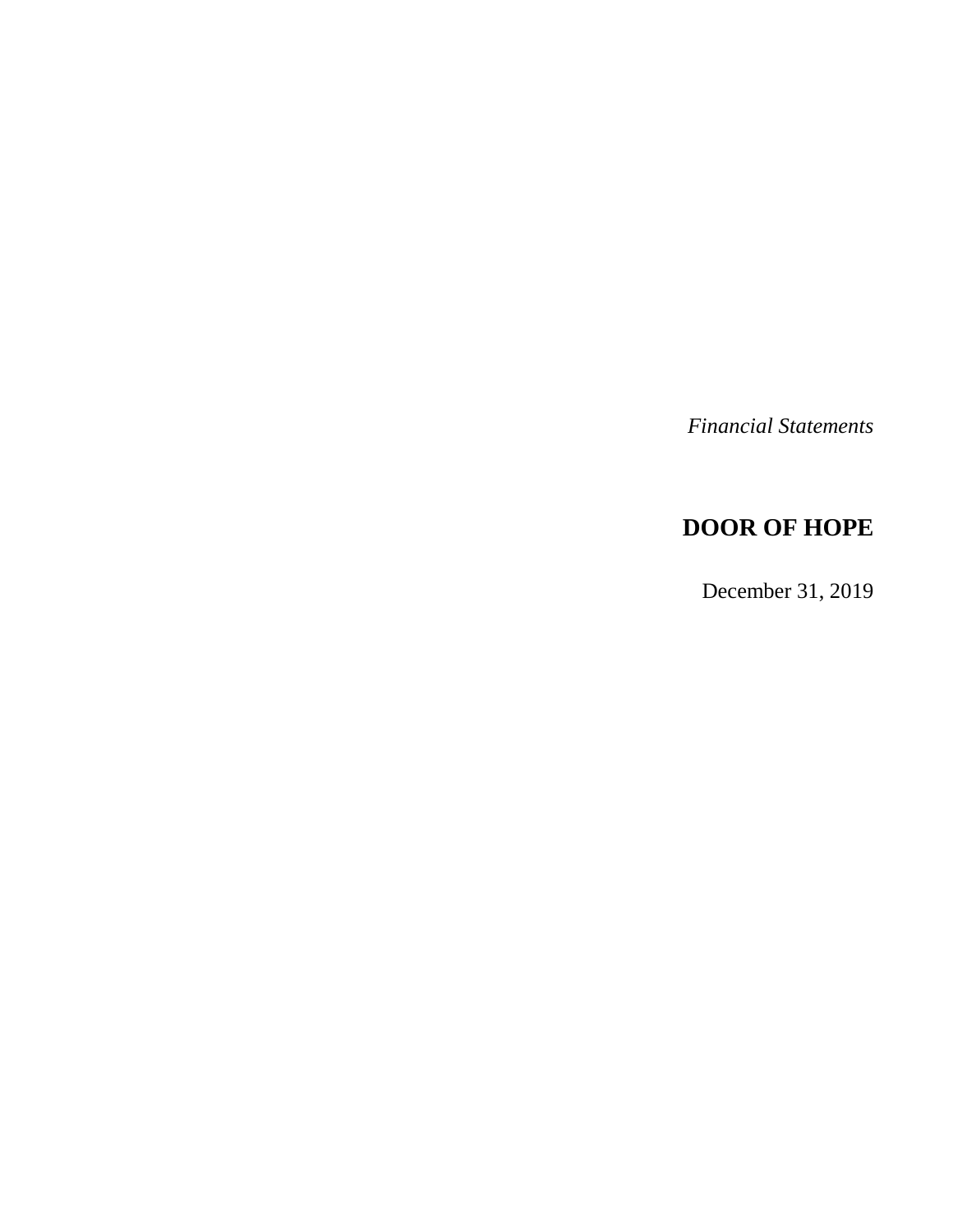

# **INDEPENDENT AUDITOR'S REPORT**

To the Board of Directors Door of Hope

We have audited the accompanying financial statements of Door of Hope (a nonprofit organization), which comprise the statement of financial position as of December 31, 2019, and the related statements of activities and changes in net assets, cash flows, and functional expenses for the fifteen months then ended, and the related notes to the financial statements.

### *Management's Responsibility for the Financial Statements*

Management is responsible for the preparation and fair presentation of these financial statements in accordance with accounting principles generally accepted in the United States of America; this includes the design, implementation, and maintenance of internal control relevant to the preparation and fair presentation of financial statements that are free from material misstatement, whether due to fraud or error.

### *Auditor's Responsibility*

Our responsibility is to express an opinion on these financial statements based on our audit. We conducted our audit in accordance with auditing standards generally accepted in the United States of America. Those standards require that we plan and perform the audit to obtain reasonable assurance about whether the financial statements are free of material misstatement.

An audit involves performing procedures to obtain audit evidence about the amounts and disclosures in the financial statements. The procedures selected depend on the auditor's judgment, including the assessment of the risks of material misstatement of the financial statements, whether due to fraud or error. In making those risk assessments, the auditor considers internal control relevant to the entity's preparation and fair presentation of the financial statements in order to design audit procedures that are appropriate in the circumstances, but not for the purpose of expressing an opinion on the effectiveness of the entity's internal control. Accordingly, we express no such opinion. An audit also includes evaluating the appropriateness of accounting policies used and the reasonableness of significant accounting estimates made by management, as well as evaluating the overall presentation of the financial statements.

We believe that the audit evidence we have obtained is sufficient and appropriate to provide a basis for our audit opinion.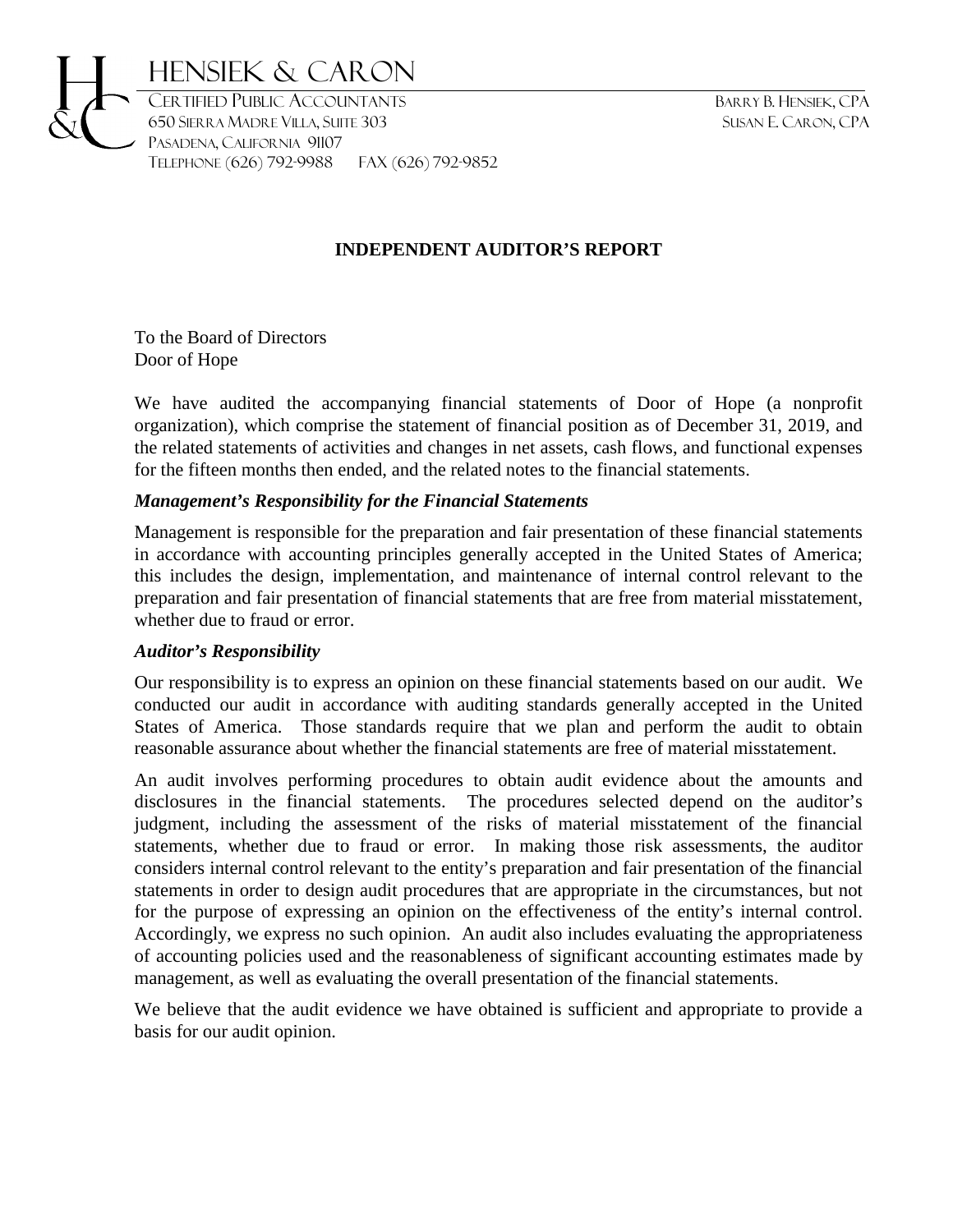# *Opinion*

In our opinion, the financial statements referred to above present fairly, in all material respects, the financial position of Door of Hope as of December 31, 2019, and the changes in its net assets and its cash flows for the fifteen months then ended in accordance with accounting principles generally accepted in the United States of America.

Densien & Caron

Pasadena, CA May 19, 2020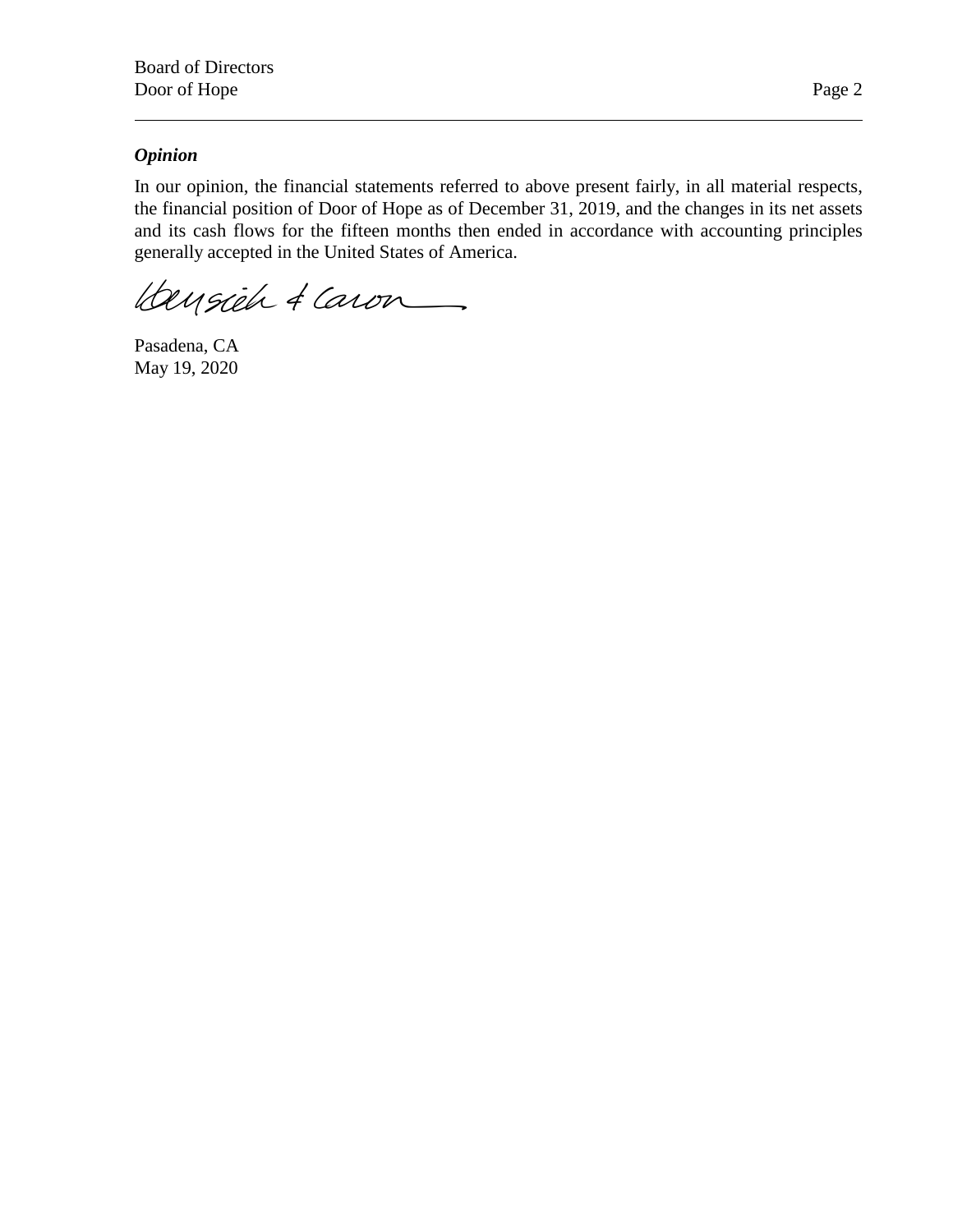# **DOOR OF HOPE STATEMENT OF FINANCIAL POSITION DECEMBER 31, 2019**

### **ASSETS**

| <b>Assets</b>                                           |              |
|---------------------------------------------------------|--------------|
| Cash and cash equivalents                               | \$1,265,438  |
| Accounts receivable, net of allowance for doubtful      |              |
| accounts of \$0                                         | 15,837       |
| Contributions receivable, net of allowance for doubtful |              |
| accounts of \$6,600                                     | 547,595      |
| Prepaid expenses                                        | 41,287       |
| Property and equipment, net                             | 914,328      |
| <b>Total Assets</b>                                     | \$2,784,485  |
| <b>LIABILITIES AND NET ASSETS</b>                       |              |
| <b>Liabilities</b>                                      |              |
| Accounts payable                                        | \$<br>29,249 |
| Accrued salaries and vacation                           | 93,285       |
| Security deposits                                       | 6,650        |
| <b>Total Liabilities</b>                                | 129,184      |
| <b>Net Assets</b>                                       |              |
| Without donor restrictions                              | 2,589,704    |
| With donor restrictions                                 | 65,597       |
| <b>Total Net Assets</b>                                 | 2,655,301    |
| <b>Total Liabilities and Net Assets</b>                 | \$2,784,485  |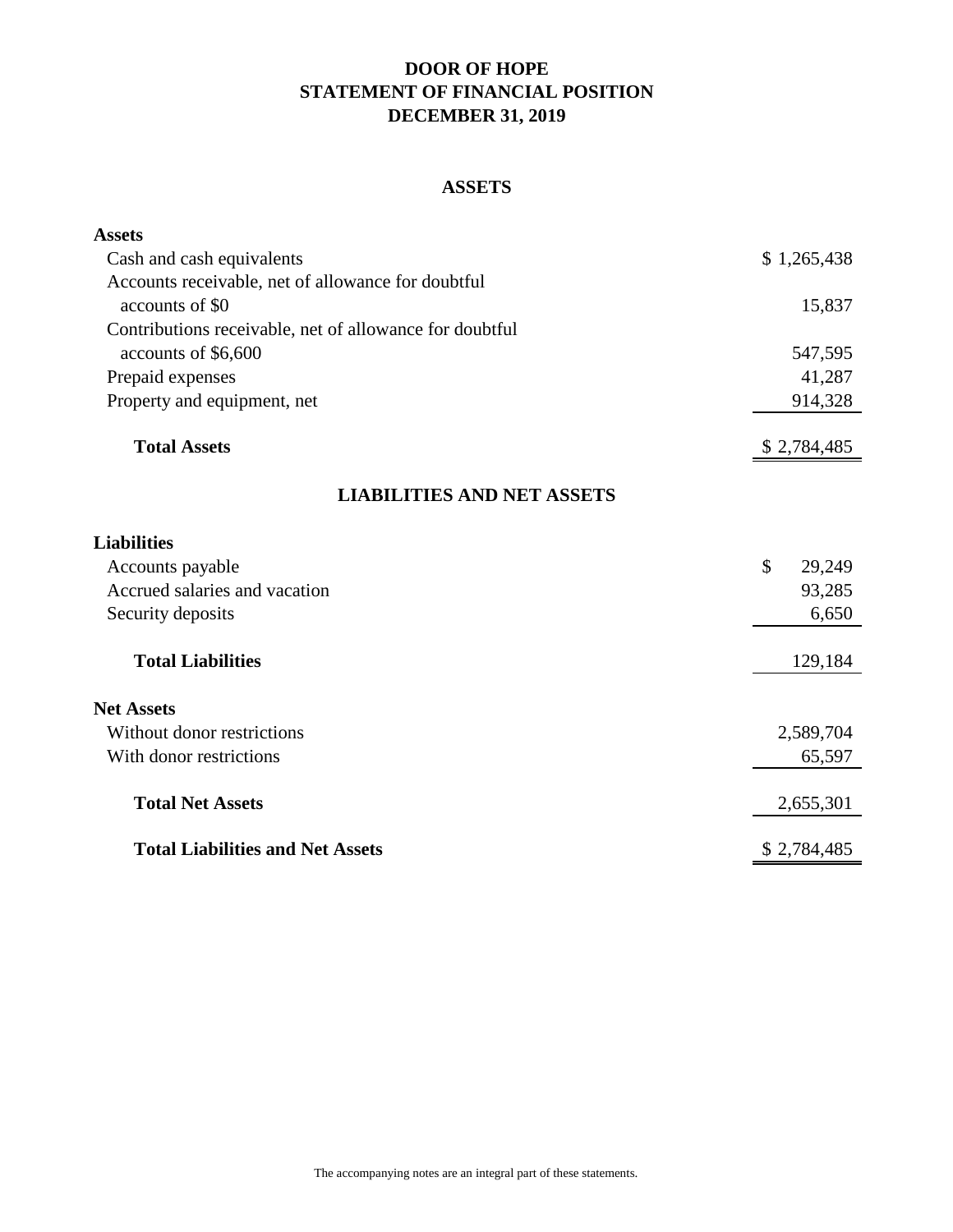# **DOOR OF HOPE STATEMENT OF ACTIVITIES AND CHANGES IN NET ASSETS FOR THE FIFTEEN MONTHS ENDED DECEMBER 31, 2019**

|                                  | <b>Without Donor</b> | <b>With Donor</b>   |                           |
|----------------------------------|----------------------|---------------------|---------------------------|
|                                  | <b>Restrictions</b>  | <b>Restrictions</b> | <b>Total</b>              |
| <b>Support and Revenue</b>       |                      |                     |                           |
| Contributions and grants         | \$2,875,172          | \$<br>261,424       | $\mathbb{S}$<br>3,136,596 |
| Government awards                | 98,329               |                     | 98,329                    |
| Gifts in kind                    | 489,709              |                     | 489,709                   |
| Interest income                  | 10,127               |                     | 10,127                    |
| Rental income                    | 24,352               |                     | 24,352                    |
| Program income                   | 5,807                |                     | 5,807                     |
| Other income                     | 2,723                |                     | 2,723                     |
| Net assets released from         |                      |                     |                           |
| program restrictions             | 405,741              | (405,741)           |                           |
| <b>Total Support and Revenue</b> | 3,911,960            | (144, 317)          | 3,767,643                 |
| <b>Expenses</b>                  |                      |                     |                           |
| Program                          | 2,409,236            |                     | 2,409,236                 |
| Management and general           | 207,683              |                     | 207,683                   |
| Fundraising                      | 376,093              |                     | 376,093                   |
| <b>Total Expenses</b>            | 2,993,012            |                     | 2,993,012                 |
| <b>Change in Net Assets</b>      | 918,948              | (144, 317)          | 774,631                   |
| Net Assets, October 1, 2019      | 1,670,756            | 209,914             | 1,880,670                 |
| Net Assets, December 31, 2019    | \$2,589,704          | \$<br>65,597        | 2,655,301<br>\$           |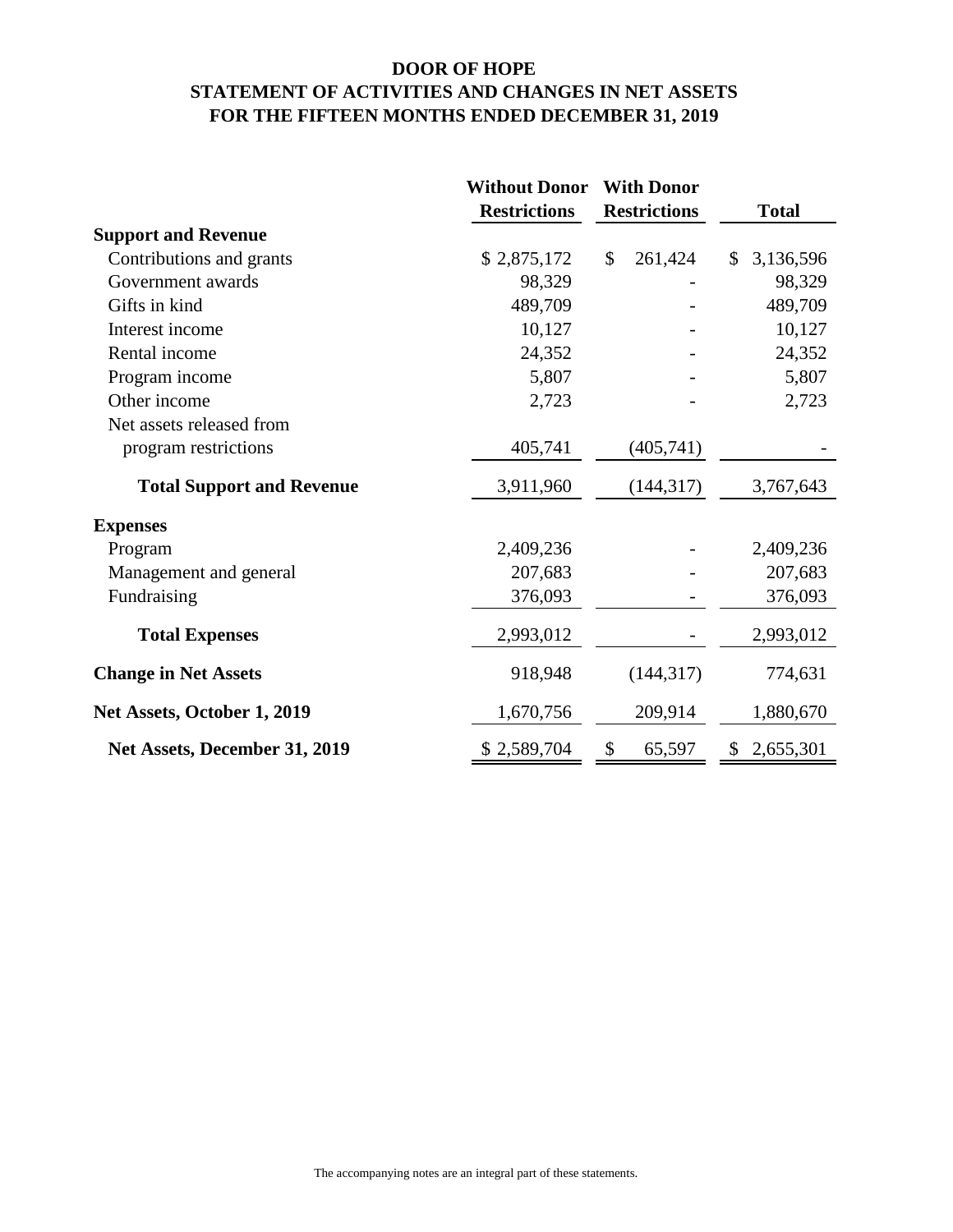# **DOOR OF HOPE STATEMENT OF CASH FLOWS FOR THE FIFTEEN MONTHS ENDED DECEMBER 31, 2019**

| <b>Cash Flows from Operating Activities</b>                       |               |             |
|-------------------------------------------------------------------|---------------|-------------|
| Cash received from donors                                         | $\mathcal{S}$ | 3,206,381   |
| Cash received from governmental and individual service recipients |               | 145,185     |
| Cash received from others                                         |               | 27,075      |
| Cash paid to suppliers and employees                              |               | (2,399,718) |
| Interest and dividends received                                   |               | 10,127      |
| <b>Net Cash Provided by Operating Activities</b>                  |               | 989,050     |
| <b>Cash Flows from Investing Activities</b>                       |               |             |
| Additions to property and equipment                               |               | (66, 238)   |
| <b>Cash Flows from Financing Activities</b>                       |               |             |
| Payments on loan payable                                          |               | (5,000)     |
| <b>Net Increase in Cash</b>                                       |               | 917,812     |
| <b>Cash and Cash Equivalents, Beginning</b>                       |               | 347,626     |
| <b>Cash and Cash Equivalents, Ending</b>                          | \$            | 1,265,438   |
| <b>Reconciliation of the Change in Net Assets</b>                 |               |             |
| To Net Cash Provided by Operating Activities                      |               |             |
| Change in Net Assets                                              | $\mathcal{S}$ | 774,631     |
| Adjustments to reconcile the change in net assets                 |               |             |
| to net cash provided by operating activities                      |               |             |
| Depreciation                                                      |               | 113,650     |
| Uncollectible pledges                                             |               | 6,600       |
| (Increase) Decrease in:                                           |               |             |
| Accounts receivable                                               |               | 32,444      |
| Contributions receivable                                          |               | 69,785      |
| Prepaid expenses                                                  |               | (19, 480)   |
| Increase (Decrease) in:                                           |               |             |
| Accounts payable                                                  |               | (12,161)    |
| Accrued salaries and vacation                                     |               | 21,576      |
| Security deposits                                                 |               | 2,005       |
| <b>Net Cash Provided by Operating Activities</b>                  | \$            | 989,050     |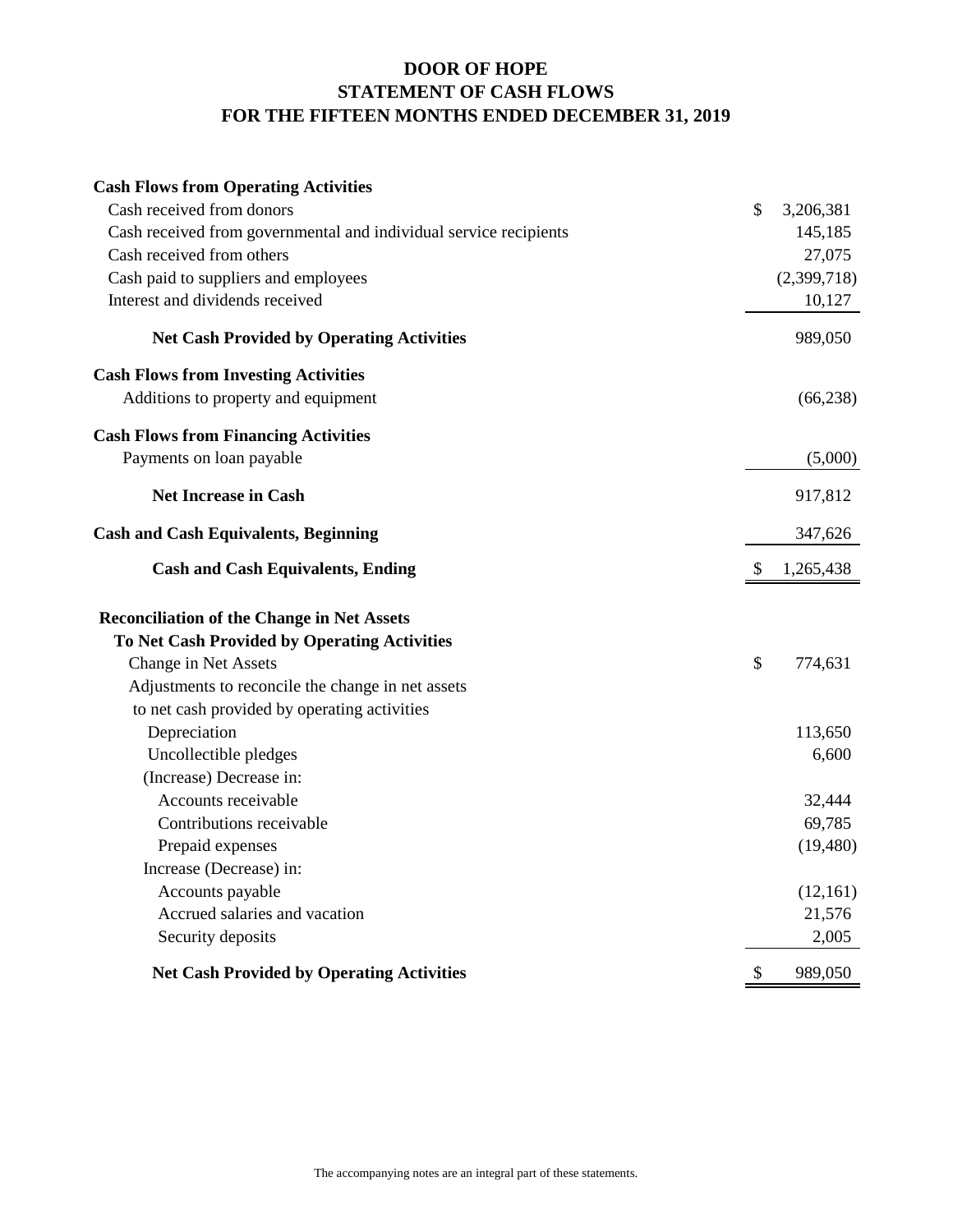# **DOOR OF HOPE STATEMENT OF FUNCTIONAL EXPENSES FOR THE FIFTEEN MONTHS ENDED DECEMBER 31, 2019**

|                               |                | <b>Management</b> |                          |              |
|-------------------------------|----------------|-------------------|--------------------------|--------------|
|                               | <b>Program</b> | and General       | <b>Fundraising</b>       | <b>Total</b> |
|                               |                |                   |                          |              |
| <b>Salaries</b>               | \$1,308,015    | \$<br>95,891      | $\mathcal{S}$<br>183,410 | \$1,587,316  |
| Occupancy                     | 521,634        | 2,945             | 1,959                    | 526,538      |
| <b>Benefits</b>               | 126,831        | 19,258            | 27,793                   | 173,882      |
| Supplies                      | 132,666        | 5,281             | 1,469                    | 139,416      |
| Payroll taxes                 | 106,770        | 14,404            | 14,097                   | 135,271      |
| Depreciation                  | 107,009        | 6,641             |                          | 113,650      |
| Professional fees             | 2,050          | 33,730            | 48,293                   | 84,073       |
| Rental assistance             | 56,065         |                   |                          | 56,065       |
| Office supplies               | 3,386          | 6,560             | 43,317                   | 53,263       |
| Printing, copying             |                |                   |                          |              |
| and postage                   | 97             | 16                | 28,662                   | 28,775       |
| <b>Education and meetings</b> | 8,933          | 16,703            | 2,477                    | 28,113       |
| Insurance                     | 22,256         | 2,884             |                          | 25,140       |
| Travel                        | 8,691          | 657               | 3,745                    | 13,093       |
| Merchant and bank fees        |                | 392               | 12,585                   | 12,977       |
| Advertising                   | 29             |                   | 7,903                    | 7,932        |
| Computer expenses             | 4,804          | 684               | 383                      | 5,871        |
| Taxes and licenses            |                | 1,637             |                          | 1,637        |
| <b>Total Expenses</b>         | \$2,409,236    | 207,683<br>\$     | 376,093<br>\$            | \$2,993,012  |
|                               | 80%            | 7%                | 13%                      | 100%         |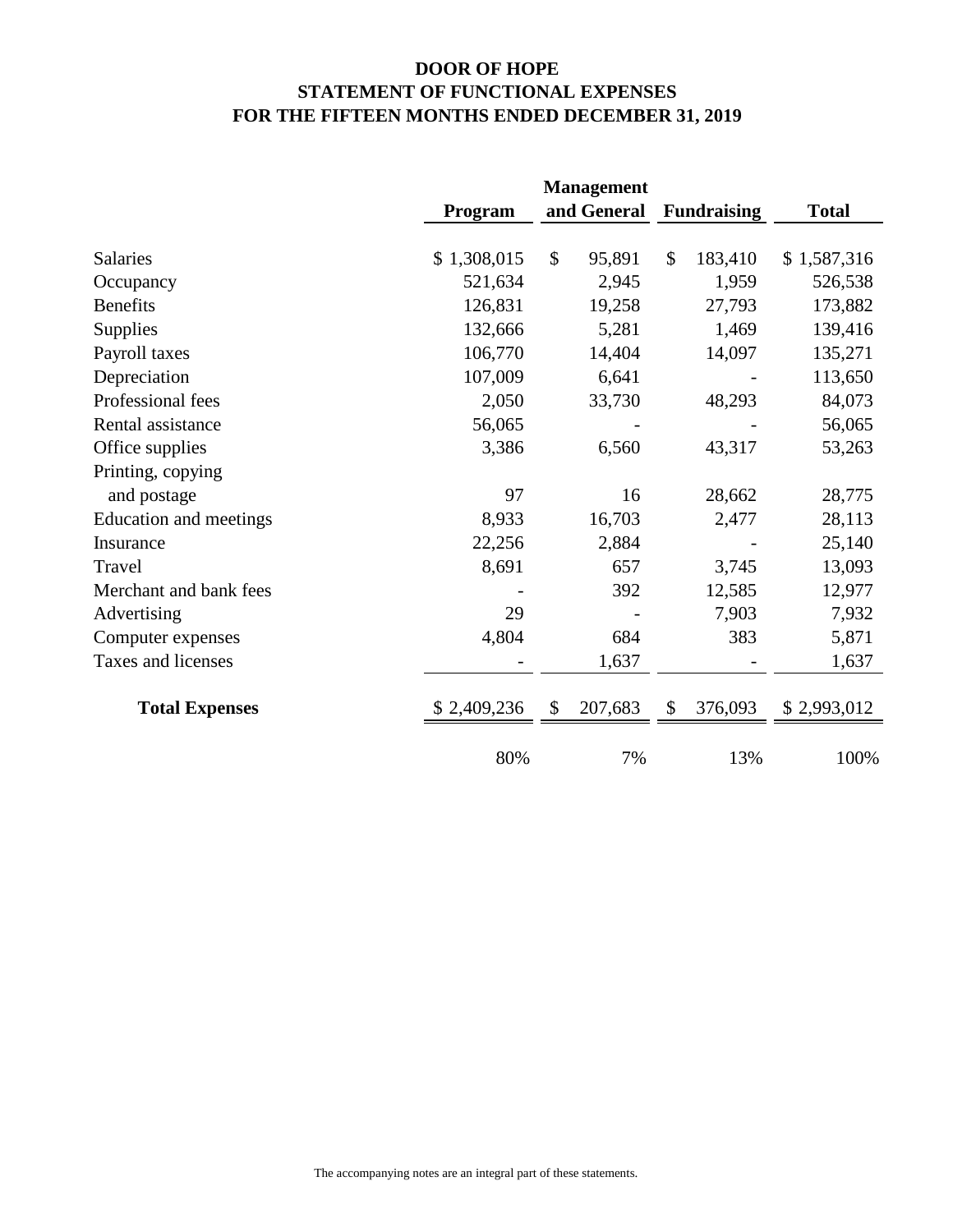### **Note 1 – Summary of Significant Accounting Policies**

### **Nature of the Organization**

The Door of Hope, ("the Organization"), established in 1985, is a nonprofit, faith-based organization whose mission is to equip homeless families to rebuild their lives. Through its comprehensive housing program, Rapid Re-housing, and services, Door of Hope provides a compassionate pathway to long-term life change for families experiencing homelessness in the greater San Gabriel Valley area of Los Angeles County. Serving more than 815 families over the last 30 plus years, Door of Hope's unwavering focus has remained on helping families transition from homelessness, to selfsufficiency and permanent housing. In the past year, 141 families were served including well over 319 children.

### **Public Support and Revenue**

The Organization reports information regarding its financial position and activities according to two classes of net assets that are based upon the existence or absence of restrictions on use that are placed by its donors: net assets without donor restrictions and net assets with donor restrictions.

Net assets with donor restrictions are resources that are subject to donor-imposed restrictions. Some restrictions are temporary in nature, such as those that are restricted by a donor for use for a particular purpose or in a particular future period. Other restrictions may be perpetual in nature; such as those that are restricted by a donor that the resources be maintained in perpetuity.

Net assets without donor restrictions are resources available to support operations and not subject to donor restrictions. The only limits on the use of net assets without donor restrictions are the broad limits resulting from the nature of the Organization, the environment in which it operates, the purposes specified in its corporate documents, its application for tax-exempt status, and any limits resulting from contractual agreements with creditors and others that are entered into in the course of its operations.

When a donor's restriction is satisfied, either by using the resources in the manner specified by the donor or by the passage of time, the expiration of the restriction is reported in the financial statements by reclassifying the net assets from net assets with donor restrictions to net assets without donor restrictions.

### **Accounts and Contributions Receivable**

Accounts and contributions receivable are stated at unpaid balances, less an allowance for doubtful accounts. The Organization provides for losses on accounts and contributions receivable using the allowance method. The allowance is based on experience, third-party contracts, and other circumstances. Receivables are considered impaired if full principal payments are not received in accordance with the contractual terms. It is the Organization's policy to charge off uncollectible accounts receivable when management determines the receivable will not be collected.

### **Property and Equipment**

Property, equipment and web site are stated at cost or, if donated, at the approximate fair market value at the date of donation. It is the Organization's policy to capitalize expenditures for these items in excess of \$3,000. Depreciation is provided using the straight-line method over three to twenty-seven years.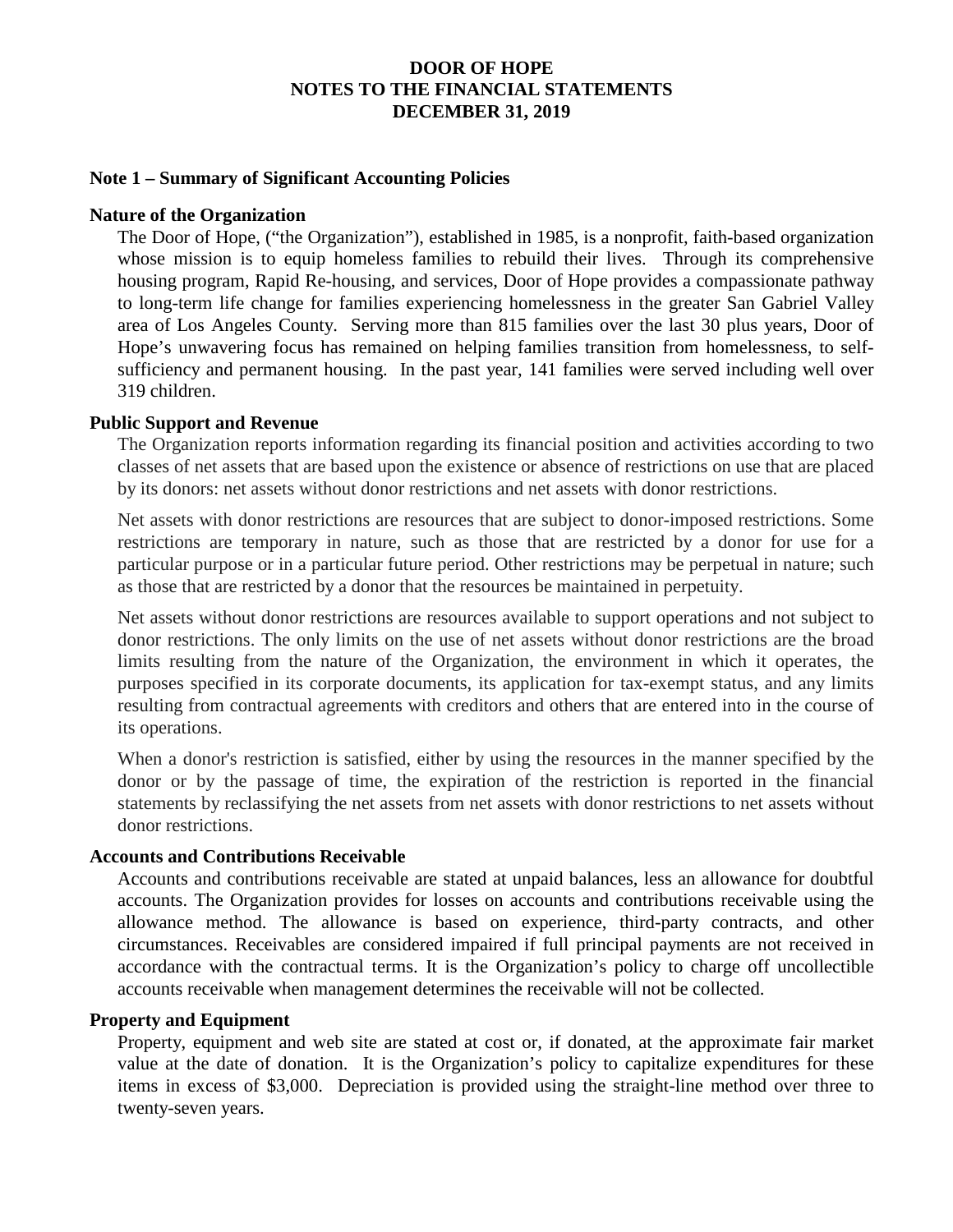### **Note 1 – Summary of Significant Accounting Policies (continued)**

### **Use of Estimates**

The preparation of financial statements in conformity with generally accepted accounting principles requires management to make estimates and assumptions that affect the reported amounts of assets and liabilities and disclosure of contingent assets and liabilities at the date of the financial statements and the reported amounts of revenues and expenses during the reporting period. Actual results could differ from those estimates.

#### **Statement of Cash Flows**

For the purpose of the statement of cash flows, The Organization includes all cash in banks and other financial institutions, and certain highly liquid money market accounts designated for temporary cash investment.

### **Expense Allocation**

Directly identifiable expenses are charged to programs and supporting services. Certain categories of expenses that are attributable to more than one program or supporting function require allocation on a reasonable basis that is consistently applied based on periodic time and expense studies. Management and general expenses include those expenses that are not directly identifiable with any other specific function but provide for the overall support and direction of the Organization.

### **Income Taxes**

The Organization is qualified under Section  $501(c)(3)$  of the Internal Revenue Code and is not classified as a private foundation. Nonprofit organizations are not generally liable for taxes on income; therefore, no provision is made for such taxes in the financial statements.

The accounting standard on accounting for uncertainty in income taxes provides guidance on how uncertain tax positions should be recognized, measured, presented and disclosed in the financial statements. Examples of tax positions include the tax-exempt status of The Organization and various positions related to the potential sources of unrelated business taxable income (UBIT). The Organization believes that it has no uncertain tax positions that impact its financial statements.

The Organization files form 990 with the Internal Revenue Service, and files related exempt organization returns in the State of California. The returns are generally no longer subject to examination by the Internal Revenue Service after three years, or by the State of California after four years.

#### **Note 2 – New Accounting Pronouncement**

On August 18, 2016, FASB issued Accounting Standards Update (ASU) 2016-14, *Not-for-Profit Entities (Topic 958)—Presentation of Financial Statements of Not-for-Profit Entities*. The ASU addresses the complexity and understandability of net asset classification, deficiencies in information about liquidity and availability of resources, and the lack of consistency in the type of information provided about expenses and investment return. The Organization has implemented ASU 2016-14 and has adjusted the presentation in these financial statements accordingly. Temporarily restricted net assets and permanently restricted net assets have been combined into a single net asset class called net assets with donor restrictions.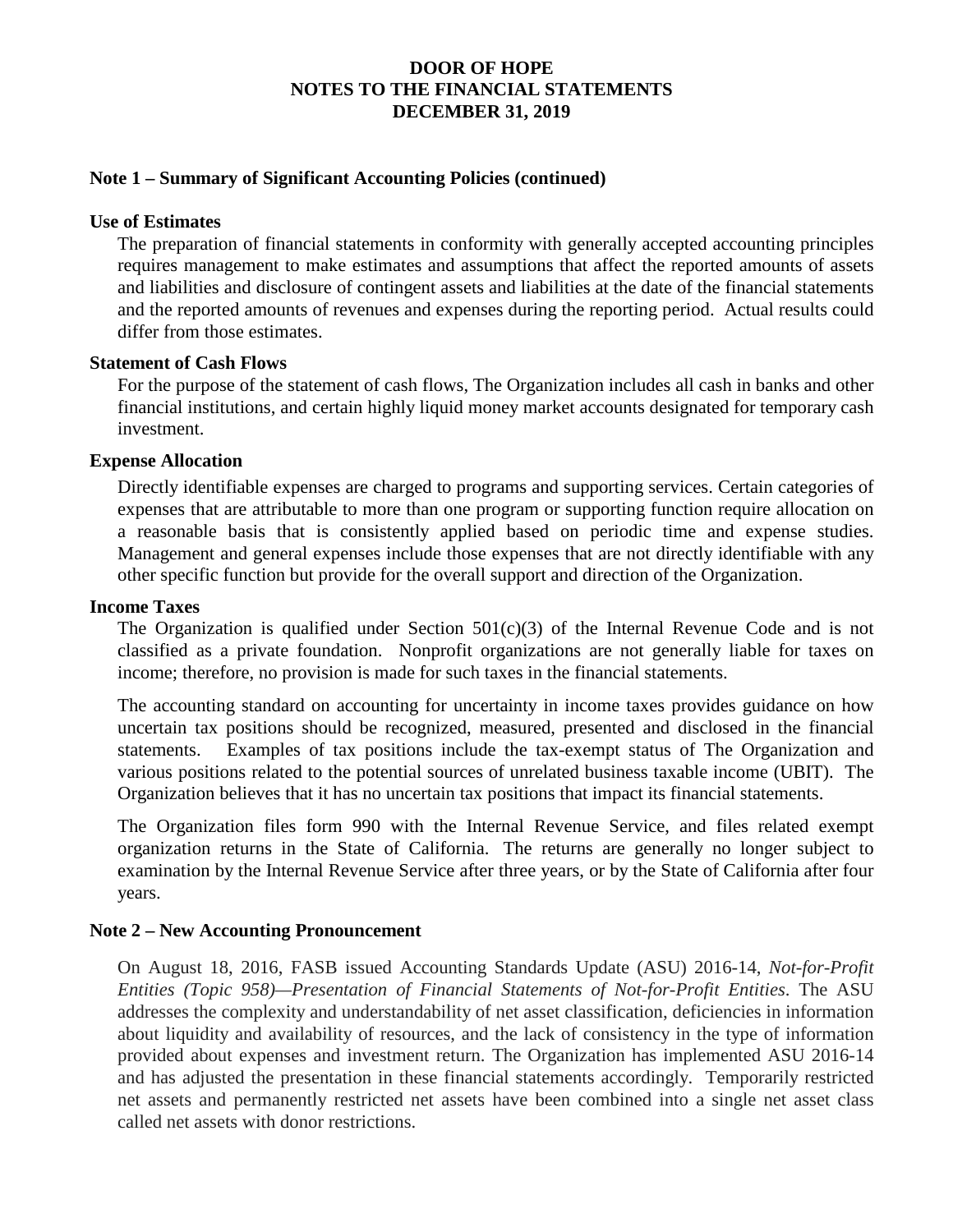### **Note 2 – New Accounting Pronouncement (continued)**

The changes have the following effect on net assets at September 30, 2018:

|                                      | <b>As Originally</b><br><b>Presented</b> |    | <b>After</b><br><b>Adoption of</b><br><b>ASU 2016-14</b> |
|--------------------------------------|------------------------------------------|----|----------------------------------------------------------|
| Unrestricted net assets              | \$<br>1,670,756                          | -S |                                                          |
| Temporarily restricted net assets    | 209,914                                  |    |                                                          |
| Net assets without donor restriction |                                          |    | 1,670,756                                                |
| Net assets with donor restriction    |                                          |    | 209,914                                                  |
| Total                                | 1,880,670                                |    | 1,880,670                                                |

### **Note 3 – Concentration of Credit Risk**

Financial instruments, which potentially subject the Organization to concentrations of credit risk, consist of cash and cash equivalents. The Organization maintains its cash balances at several financial institutions. Cash accounts are insured by the Federal Deposit Insurance Corporation up to \$250,000 per financial institution. At December 31, 2019, the Organization's uninsured cash balance was \$471,363.

### **Note 4 – Pledges Receivable**

Unconditional promises to give (pledges) consist of the following:

| Receivable in less than one year         | \$<br>465,495 |
|------------------------------------------|---------------|
| Receivable in one to five years          | 88,700        |
| Thereafter                               |               |
| Total unconditional promises to give     | 554,195       |
| Less discounts to net present value      |               |
| Less allowance for uncollectible pledges | (6,600)       |
| Net unconditional promises to give       | 547,595       |

The effective interest rate for the discount was 0%. The pledges are unrestricted.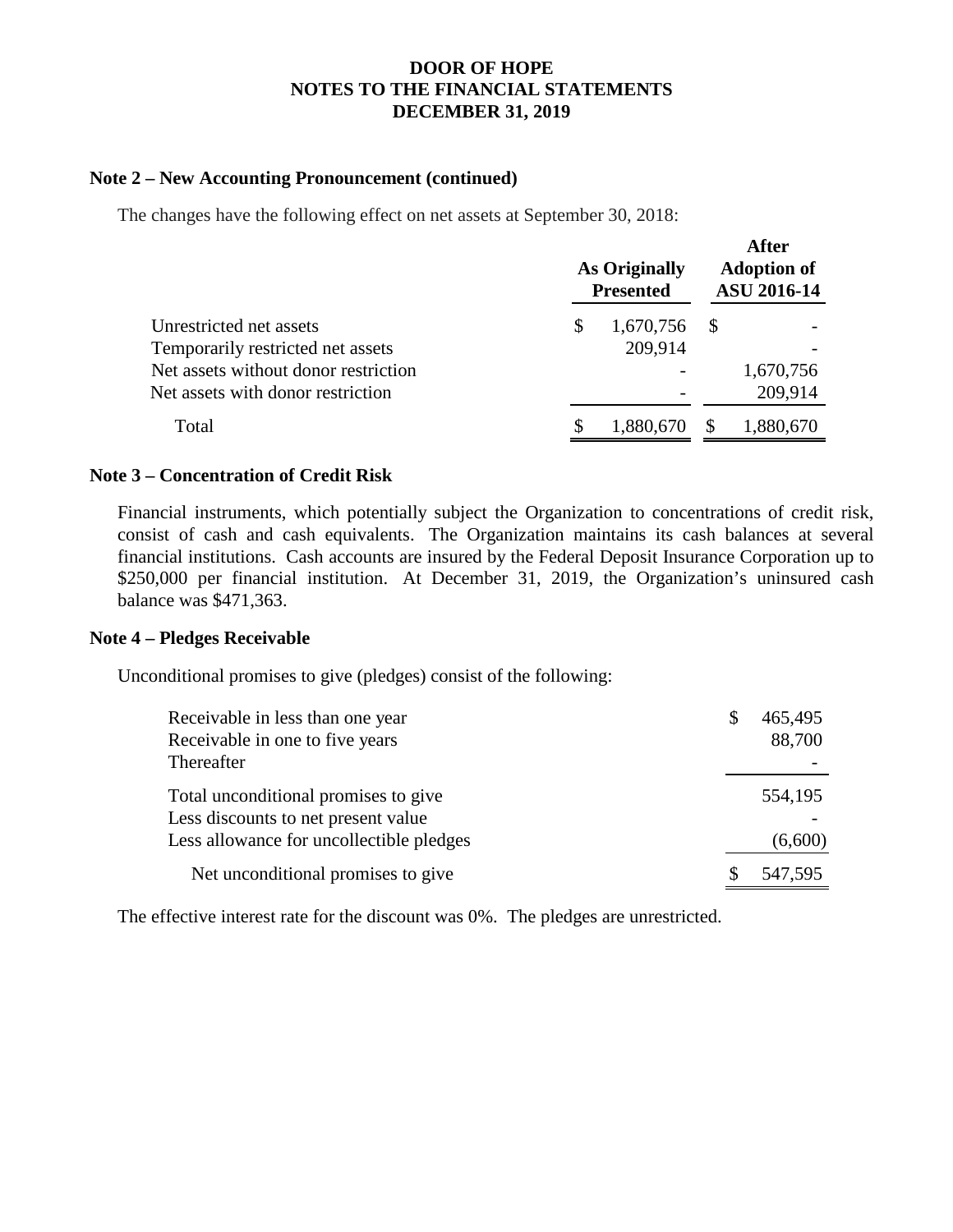### **Note 5 – Property and Equipment**

Property and equipment consists of the following:

| Land                          | 147,770   |
|-------------------------------|-----------|
| Buildings and improvements    | 1,566,606 |
| Vehicles                      | 98,748    |
| Furniture and equipment       | 156,339   |
|                               | 1,969,463 |
| Less accumulated depreciation | 1,055,135 |
|                               | 914,328   |
|                               |           |

### **Note 6 – Loan Payable**

The Organization had a non-interest bearing loan payable to Verdugo Housing Corporation, payable in monthly principal payments of \$417. The loan was unsecured and was due on October 31, 2019. The balance at September 30, 2018 was \$5,000. The loan was paid in full prior to December 31, 2019.

### **Note 7 – Line of Credit**

The Organization has a \$50,000 line of credit agreement with Community Bank, due and payable October 1, 2019, with an interest rate of the bank's prime rate, plus 1.5%, unsecured. At December 31, 2019 there was no outstanding balance.

### **Note 8 – Lease Commitments**

The Organization leases an apartment complex under a noncancelable lease agreement expiring on October 31, 2026. In addition, the landlord provides a discount on the lease. The discount for the fifteen months ending December 31, 2019 was \$338,630. This is included on the Statement of Activities in gifts in kind and on the Statement of Functional Expenses in occupancy expenses.

Minimum payments under this operating lease, after the landlord's discount, are as follows:

| <b>Year ending December 31,</b> |        |
|---------------------------------|--------|
| 2020                            | 24,308 |
| 2021                            | 24,502 |
| 2022                            | 24,502 |
| 2023                            | 25,115 |
| 2024                            | 25,728 |
| Thereafter                      | 47,168 |
|                                 |        |

Rent expense, including the discount, for the fifteen months ended December 31, 2019 was \$415,420.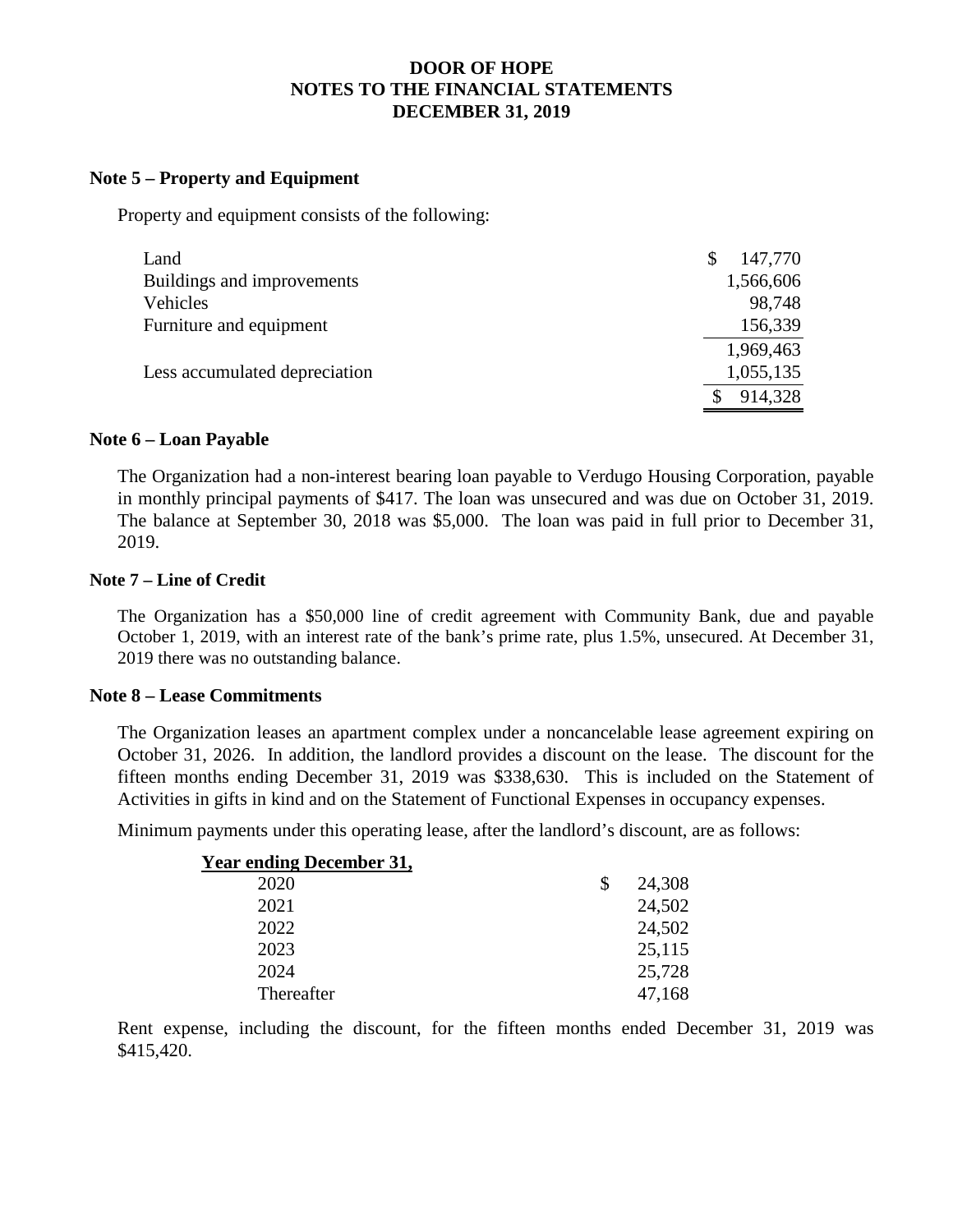### **Note 9 – Net Assets with Donor Restrictions**

Net assets with donor restrictions consist of the following:

| Capital expenditures               | 3,000  |
|------------------------------------|--------|
| Male mentoring                     | 3,839  |
| Mental health support              | 40,000 |
| Health and personal growth program | 1,658  |
| Youth program                      | 17,100 |
|                                    | 65,597 |

### **Note 10 – Fair Value Measurements**

### Promises to Give – Fair Value Election

Unconditional promises to give are reported at net realizable value if at the time the promise is made payment is expected to be received in one year or less. Unconditional promises that are expected to be collected in more than one year are reported at fair value initially and in subsequent periods because the Organization elected that measure in accordance with SFAS No. 159, *The Fair Value Option of Financial Assets and Financial Liabilities*. Management believes that the use of fair value reduces the cost of measuring unconditional promises to give in periods subsequent to their receipt and provides equal or better information to users of its financial statements than if those promises were measured using present value techniques and historical discount rates.

Management considers the relationship with the donor, the donor's past history of making timely payments, and the donor's overall creditworthiness and incorporates this into a fair value measurement computation using present value techniques. The rate used in 2019 was 0%.

The interest element resulting from amortization of the discount for the time value of money, computed using the effective interest rate method, is reported as contribution income.

The table below presents information about unconditional promises to give at December 31, 2019.

| Promises Measured at Fair Value                          |               |
|----------------------------------------------------------|---------------|
| Promised cash flows                                      | \$<br>88,700  |
| Carrying amount                                          | 88,700        |
| Fair value estimate                                      | 88,700        |
| Measurement basis                                        | Level 3       |
| Contribution income                                      | 705,191       |
| Total changes included in the statement of activities    | \$<br>705,191 |
| Promises Measured at Net Realizable Value                |               |
| Carrying amount                                          | \$<br>458,895 |
| Total carrying amount for unconditional promises to give | 547,595       |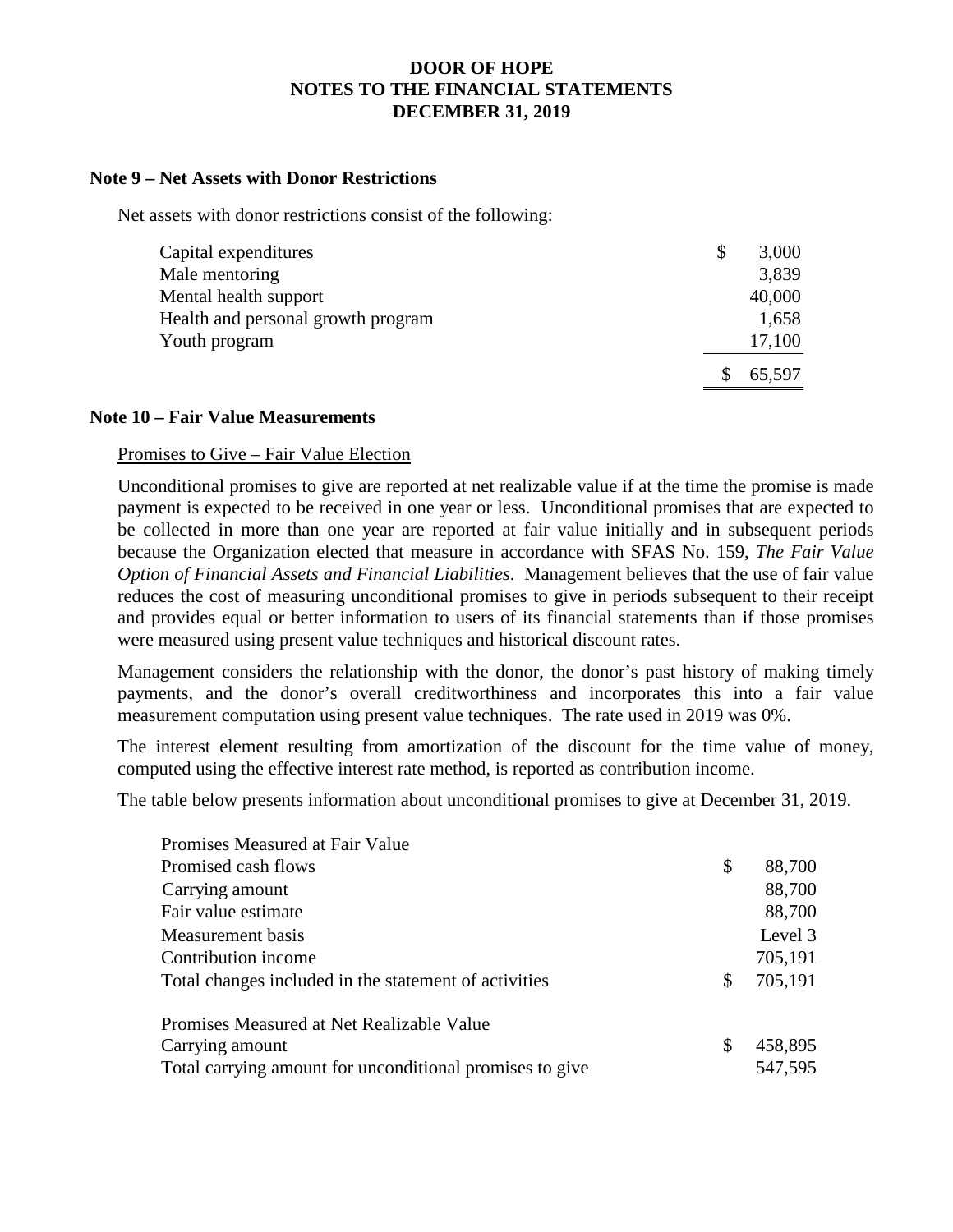### **Note 10 – Fair Value Measurements (continued)**

The table below presents information about the changes in unconditional promises to give for the fifteen months ended December 31, 2019:

| Beginning balance                   | 617,380    |
|-------------------------------------|------------|
| Collections                         | (768, 376) |
| Contribution revenue                | 705.191    |
| Management and general (write-offs) | (6,600)    |
| Ending balance                      | 547,595    |

### **Note 11 – Liquidity and Availability of Financial Assets**

The following reflects the Organization's financial assets at the statement of financial position date, reduced by amounts not available for general use within one year of the statement date because of contractual or donor-imposed restrictions.

Financial assets at December 31, 2019 is comprised of:

| Cash and cash equivalents                                 | \$1,265,438 |
|-----------------------------------------------------------|-------------|
| Contributions receivable                                  | 547,595     |
| Accounts receivable                                       | 15,837      |
| Financial assets available to meet cash needs for general |             |
| expenditures within one year                              | \$1,828,870 |

The Organization has certain donor-restricted net assets that are available for general expenditures within one year of December 31, 2019, because the restrictions on the net assets are expected to be met by conducting the normal activities of the programs in the coming year. Accordingly, the related resources have been included in the quantitative information detailing the financial assets available to meet general expenditures within one year.

The Organization is substantially supported by contributions with restrictions and without restrictions. Because a donor's restriction requires resources to be used in a particular manner or in a future period, the Organization must maintain sufficient resources to meet those responsibilities to its donors. Thus financial assets may not be available for general expenditure within one year. As part of the Organization's liquidity management, it has a policy to structure its financial assets to be available as its general expenditures, liabilities and other obligations come due.

### **Note 12 – Subsequent Events**

Subsequent events were evaluated through May 19, 2020, which is the date the financial statements were available to be issued.